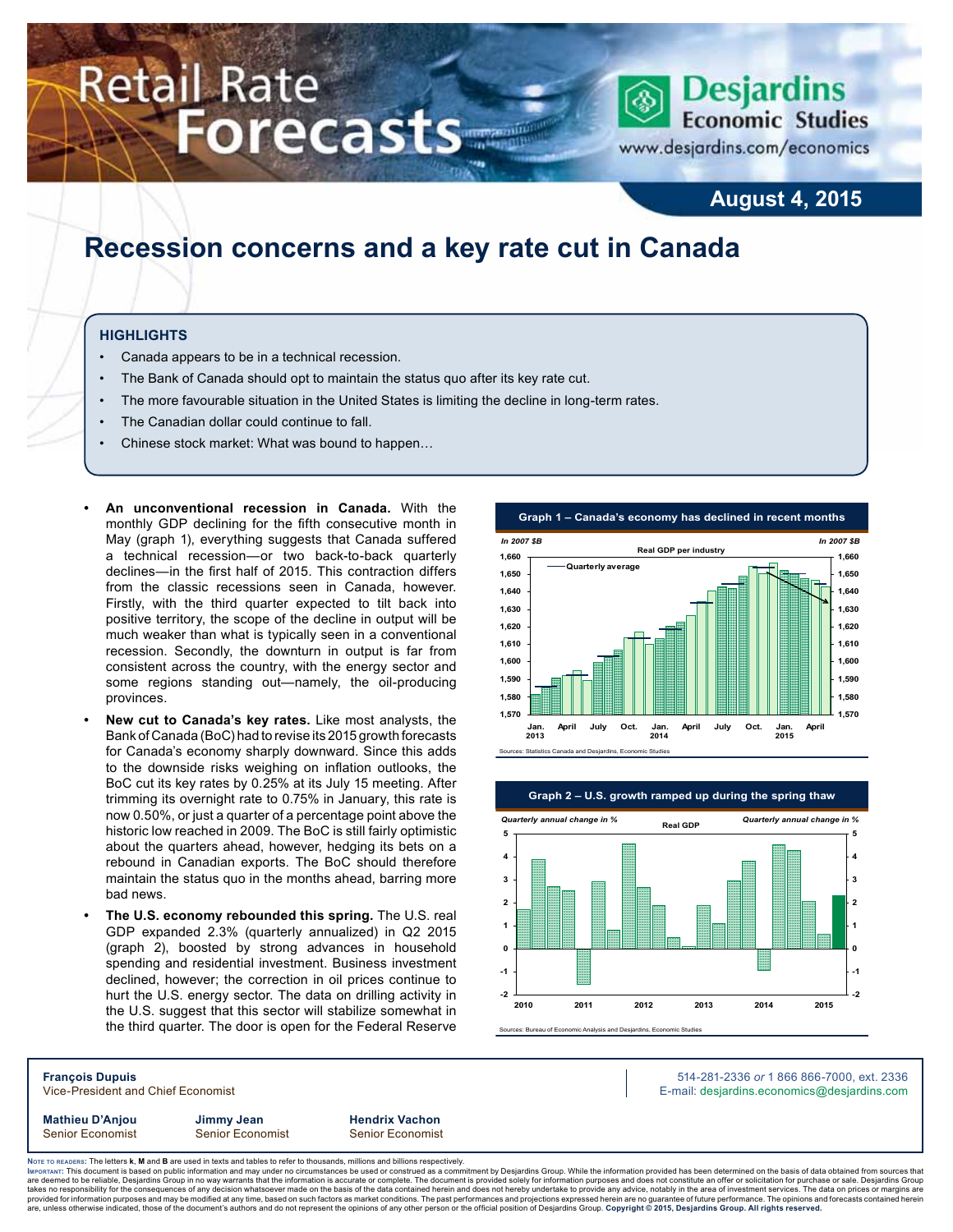

(Fed) to begin its gradual monetary tightening as of September, provided that the economic data continues to remain positive.

- **Short-term retail rates decline.** The BoC's recent rate cut was a boon to borrowers with variable rate loans, since most financial institutions in Canada cut their prime rates by 0.15%. The yields on term savings for some shorter maturities also declined in recent weeks. The retail rates for longer terms remain unchanged, however. International conditions, including the U.S. economic rebound and subsiding concerns about inflation, are keeping several bond yields above the levels reached last winter (graph 3).
- The low interest rate environment will prevail for a **few more quarters.** Some short-term retail rates could be adjusted slightly lower over the next few weeks. Retail rates should then settle for a long period of stability as key rates in Canada are unlikely to rise before late 2016 (graph 4).





**One-year mortgage rates Five-year mortgage rates Prime rate** 

Sources: Datastream and Desjardins, Economic Studies

### **Table 1 Forecasts : Retail rate**

|                         | <b>Discount</b><br>rate (1) | Prime rate (1) | Mortgage rate (1) |               |               | Term savings (1) (2) |               |               |
|-------------------------|-----------------------------|----------------|-------------------|---------------|---------------|----------------------|---------------|---------------|
|                         |                             |                | 1 year            | 3 years       | 5 years       | 1 year               | 3 years       | 5 years       |
| Realized - End of month |                             |                |                   |               |               |                      |               |               |
| Feb. 2015               | 1.00                        | 2.85           | 3.14              | 3.75          | 4.79          | 0.90                 | 1.10          | 1.50          |
| March 2015              | 1.00                        | 2.85           | 2.89              | 3.39          | 4.74          | 0.85                 | 1.05          | 1.50          |
| April 2015              | 1.00                        | 2.85           | 2.89              | 3.39          | 4.74          | 0.85                 | 1.05          | 1.45          |
| May 2015                | 1.00                        | 2.85           | 2.89              | 3.39          | 4.74          | 1.00                 | 1.15          | 1.50          |
| June 2015               | 2.85<br>1.00                |                | 2.89              | 3.39          | 4.74          | 1.00                 | 1.15          | 1.50          |
| <b>July 2015</b>        | 0.75                        | 2.70           | 2.89              | 3.39          | 4.74          | 0.85                 | 1.05          | 1.50          |
| August 4, 2015          | 0.75                        | 2.70           | 2.89              | 3.39          | 4.74          | 0.85                 | 1.05          | 1.50          |
| <b>Forecasts</b>        |                             |                |                   |               |               |                      |               |               |
| End of quarter          |                             |                |                   |               |               |                      |               |               |
| 2015: Q3                | $0.50 - 0.75$               | $2.45 - 2.70$  | $2.44 - 2.94$     | $3.14 - 3.64$ | 4.49-4.99     | $0.60 - 1.10$        | $0.80 - 1.30$ | $1.25 - 1.75$ |
| 2015: Q4                | $0.50 - 0.75$               | $2.45 - 2.70$  | $2.44 - 2.94$     | $3.14 - 3.64$ | 4.49-4.99     | $0.60 - 1.10$        | $0.80 - 1.30$ | $1.25 - 1.75$ |
| 2016: Q1                | $0.50 - 1.00$               | $2.45 - 2.95$  | $2.44 - 2.94$     | $3.14 - 3.64$ | 4.49-4.99     | $0.60 - 1.10$        | $0.80 - 1.30$ | $1.25 - 1.75$ |
| 2016: Q2                | $0.50 - 1.00$               | $2.45 - 2.95$  | $2.44 - 2.94$     | $3.14 - 3.64$ | 4.49-4.99     | $0.60 - 1.10$        | $0.80 - 1.30$ | $1.25 - 1.75$ |
| End of year             |                             |                |                   |               |               |                      |               |               |
| 2016                    | $0.75 - 1.25$               | $2.70 - 3.20$  | $2.85 - 3.35$     | $3.60 - 4.10$ | $4.60 - 5.10$ | $0.70 - 1.20$        | $1.00 - 1.50$ | $1.35 - 1.85$ |
| 2017                    | $1.25 - 2.25$               | $3.20 - 4.20$  | $3.45 - 4.25$     | 4.15 - 4.95   | 4.75 - 5.55   | $0.60 - 1.40$        | $1.10 - 1.90$ | $1.50 - 2.30$ |
| 2018                    | $2.00 - 3.00$               | $3.95 - 4.95$  | 3.95-4.75         | 4.50 - 5.30   | $5.10 - 5.90$ | $0.75 - 1.55$        | $1.45 - 2.25$ | $1.80 - 2.60$ |

Note: Forecasts are expressed as ranges. (1) End of quarter forecasts; (2) Non-redeemable (annual). Source: Desjardins, Economic Studies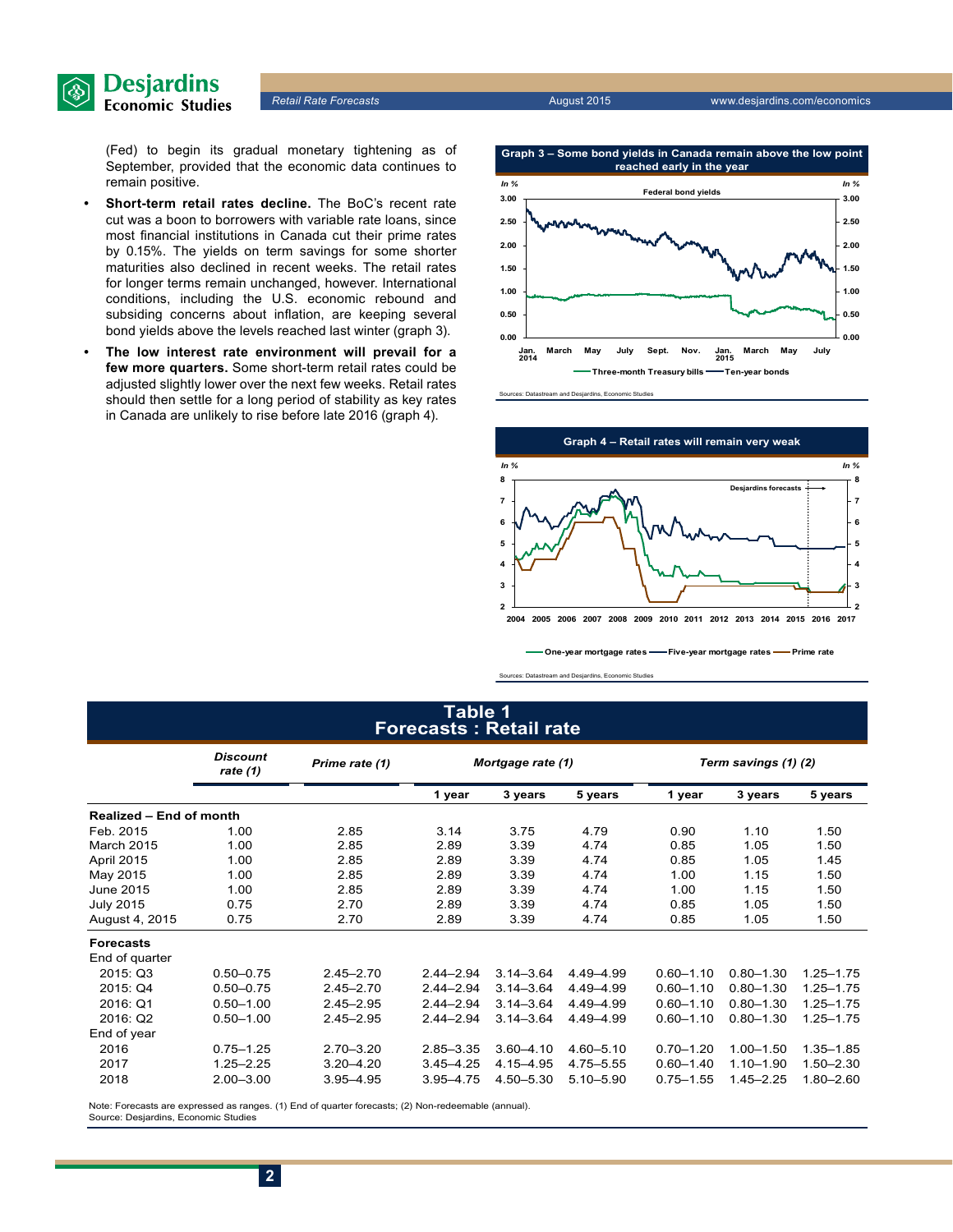## **CanadiAn Dollar The fall could continue**

- The last few weeks have been particularly difficult for the loonie. Not only has it had to deal with disappointing data in Canada, which persuaded the BoC to order another round of monetary easing, but the sharp decline in commodity prices sideswiped Canada's currency. This new drop in resource prices reflects growing concerns about China's economy and unfavourable developments for oil prices. The value of the loonie slipped below US\$0.76, a level not seen in more than 10 years (graph 5).
- The loonie is likely to remain under pressure in the next few months. Far from diminishing, the global oil glut has increased in recent months, with Iraq and Saudi Arabia both ramping up their production substantially. We should expect Iran's output to grow significantly in 2016 now that an agreement on Iran's nuclear program has been reached. We thus expect the global oil market to remain in a surplus situation for several more quarters (graph 6), which will keep oil prices at weak levels.
- We also have to expect most currencies to post declines vs. the greenback in the months ahead, as the Federal Reserve (Fed) should introduce monetary tightening fairly soon. The euro, which recently fell below US\$1.10, could fall to US\$1.05 in the next few months. The easing of tensions between Greece and its creditors in July failed to provide the euro with much of a boost while several analysts expect the Greek question to come back and haunt the euro zone in the short term or in a few quarters.
- Forecasts: Canada's currency could very well fall to about US\$0.75 by the end of the quarter if the Fed decides to raise interest rates at its September meeting. The loonie could see a slight uptick once Canada's economy picks up steam by the end of 2015. However, ongoing weak oil prices will keep the loonie below US\$0.80 for several more quarters.



**Graph 6 – The global oil market could wrestle with a major surplus for some time**



Sources: International Energy Agency and Desjardins, Economic Studies

| <b>Determinants</b>          | <b>Short-term</b> | Long-term |
|------------------------------|-------------------|-----------|
| Oil prices                   |                   |           |
| Metals prices                |                   |           |
| Inflation and Bank of Canada |                   |           |

**3**

#### **Table 2 Forecasts: currency**

|               | 2014   |        | 2015   |                |        |        | 2016   |        |                 |        |
|---------------|--------|--------|--------|----------------|--------|--------|--------|--------|-----------------|--------|
| End of period | Q3     | Q4     | Q1     | Q <sub>2</sub> | Q3f    | Q4f    | Q1f    | Q2f    | Q <sub>3f</sub> | Q4f    |
| US\$/CAN\$    | 0.8929 | 0.8605 | 0.7882 | 0.8004         | 0.7500 | 0.7700 | 0.7600 | 0.7700 | 0.7800          | 0.8000 |
| CAN\$/US\$    | 1.1199 | 1.1621 | 1.2688 | 1.2493         | 1.3333 | 1.2987 | 1.3158 | 1.2987 | 1.2821          | 1.2500 |
| CAN\$/€       | 1.4147 | 1.4061 | 1.3626 | 1.3920         | 1.4000 | 1.3766 | 1.4079 | 1.4156 | 1.4231          | 1.4250 |
| US\$/€        | 1.2632 | 1.2101 | 1.0740 | 1.1142         | 1.0500 | 1.0600 | 1.0700 | 1.0900 | 1.1100          | 1.1400 |
| US\$/£        | 1.6212 | 1.5593 | 1.4845 | 1.5727         | 1.5200 | 1.5300 | 1.5400 | 1.5500 | 1.5600          | 1.5600 |
|               |        |        |        |                |        |        |        |        |                 |        |

Sources: Datastream, Federal Reserve Board and Desjardins, Economic Studies file of the case of the case of the case of the case of the case of the case of the case of the case of the case of the case of the case of the ca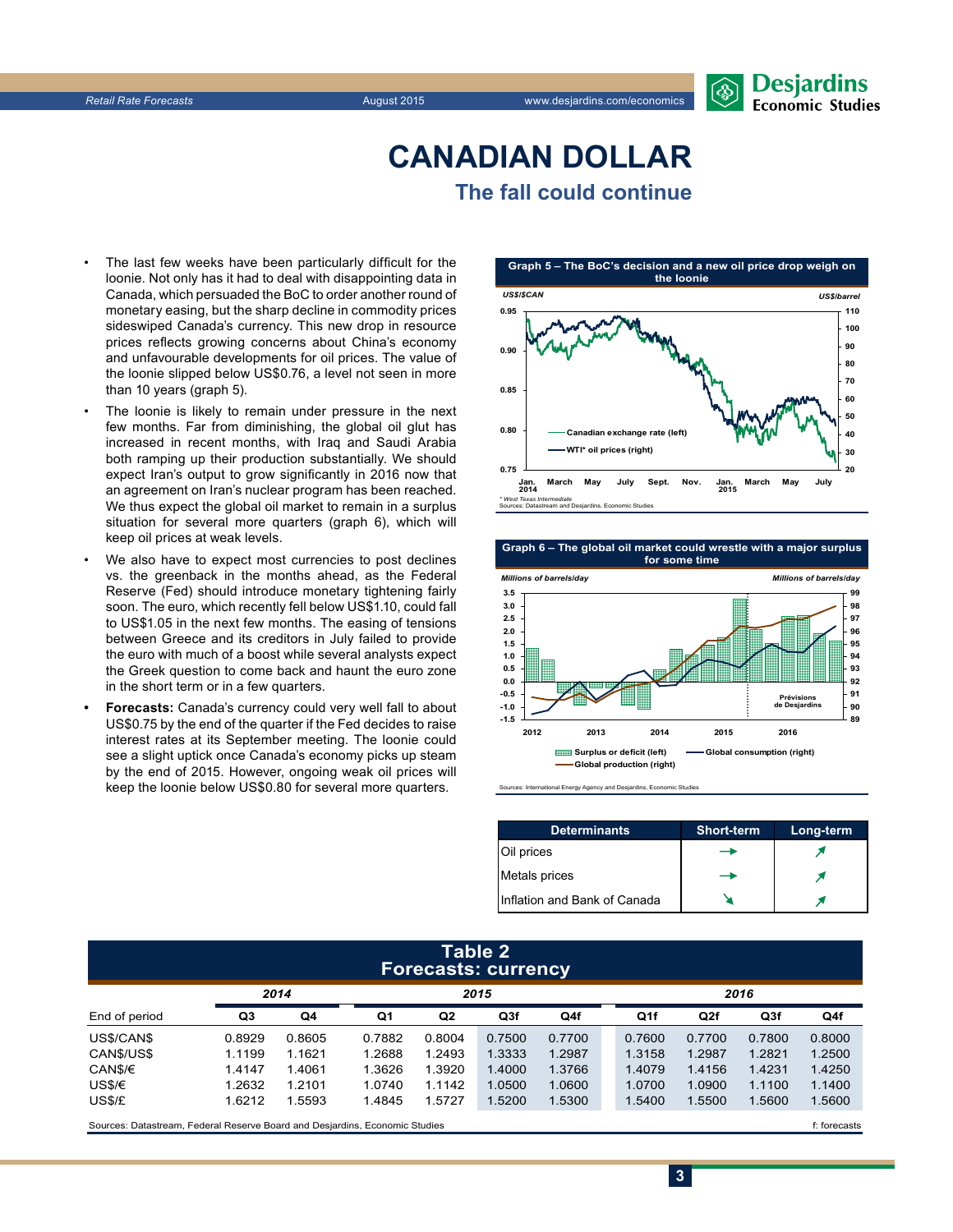

# **Asset classes return**

**What was bound to happen…** 

- **Global stock markets' focus on China.** On June 8, the Shanghai index was up 153% (annualized), which has all the hallmarks of "irrational exuberance." The Chinese authorities have in recent years persuaded individuals to invest massively in the stock market while easing the restrictions on margin trading, which allows investors to apply leveraging extensively to multiply their gains (graph 7). With the economic slowdown in the background, the question was not whether the bubble was going to burst but when. The Shanghai index reached its peak on June 12 and has since shed 30%. The authorities' concerted attempts to limit the damage seemed to be working, but the 8.5% decline on July 27 was a stark reminder that the battle was not over.
- The jolts in China continue to ripple through to **other parts of Asia,** especially in Hong Kong and South Korea where the indexes started to fall in July. Europe's stock markets gained a little strength, relieved that the exasperating issue with Greece is now settled. The Euro Stoxx index gained 4% last month.
- **Concerns about Greece and China affected the U.S. stock markets at the end of June,** but the drop in risk aversion led to a slight upturn by mid-July. From a broader perspective, the U.S. stock market has been flat since April. According to Bloomberg, among the companies that published their results at July 30 (65% in total), about 74% posted profits that beat second quarter expectations. Aggregate profits continue to decline, however, primarily due to the heavy losses that continue to plague the energy industry (graph 8). The job market's strong performance since the start of the year and the GDP's run-up in growth in Q2 are encouraging signs. We stand by our forecast target of 8% for the S&P 500, with the same index turning in a similar performance—about 7.5%—in 2016.
- Canada's stock market ranks among the most **underperforming markets since the start of the year.** The energy sector seemed to stabilize in the spring, but signs that pointed to a previously underestimated overabundance in the global oil supply have weighed on this component lately. At the same time, the price for base metals responded to the economic and financial difficulties in China, which dragged down the materials sector. The S&P/TSX is not out of the woods yet since the risk that Canada is in recession was enough to give some foreign investors the jitters, thus affecting the non-energy sectors. Financial sector stocks have had an especially tough time (graph 9). Far from considering the theoretically positive impact of rate cuts on real estate activity, investors appear more concerned with the risks to financial stability that the current situation implies.



rces: Bloomberg and Desjardins, Economic Studies





Sources: Datastream and Desjardins, Economic Studies